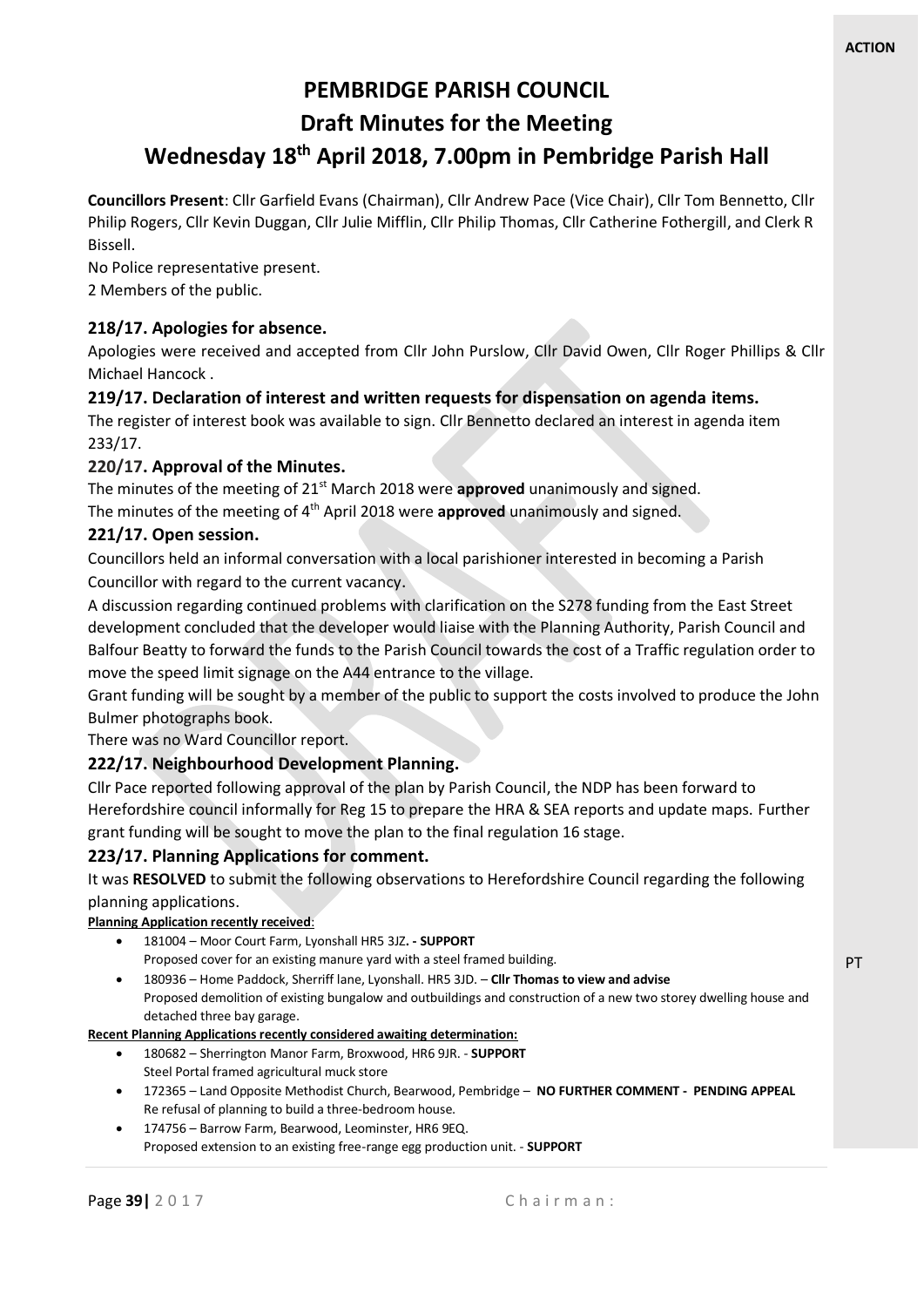- 173376 Dev1 Land Adjacent Eastview, Proposed build of 3 dwellings, East Street, Pembridge. Application removal of condition 11 152540/F. **SUPPORT**
- 172253 Land at Townsend farm, East Street, Pembridge. **- SUPPORT** Proposed 5 dwellings with garages. Formation of vehicular access.
- 172233 Land at the rear of the Gables, East Street, Pembridge. **- - SUPPORT** Proposed 5 detached dwellings with garages, formation of vehicular access.
- 172242 Land at the rear of the Gables (Plot 7), East Street, Pembridge**- SUPPORT** Proposed erection of 1 self-build dwelling with garage on plot 7 off new vehicular access.
- 172234 Land rear of the Gables (Plot 1), East Street, Pembridge, **- SUPPORT** Proposed 1 self-build dwelling and garage on plot 1.

#### **Planning Decisions made:**

- 180345 East View, East Street, Pembridge HR6 9HA - **SUPPORT - APPROVED** Removal or variation condition 2 re planning permission 152540 to allow minor design to plot 3.
- 180377 Land at Greyleen alternative site at Moseley Farm, Pembridge HR6 9HY **SUPPORT -APPROVED**
- Variation of condition 3 following permission 172343/F replacement dwelling. Amendments to design. 180243 Crabtree Barn Broxwood, Pembridge – **NO COMMENT REQUIRED -APPROVED** Proposed conversion – change of use currently agricultural building use into single dwelling *New legislation does not require PC response.*
- 180569 St Bernard, Manley Crescent. Pembridge, HR6 9EB. **SUPPORT -APPROVED**
- 174668 Land at Manley Lane, East Street, Pembridge. Proposed work to overhanging ash trees – **GENERAL COMMENT MADE BY TREE WARDEN -APPROVED**
- 173922 Ivydene, West Street, Pembridge HR6 9DU Proposed replacement of two fireplaces. – **SUPPORT -APPROVED** Proposed fell ash tree.

#### **224/17. Finances.**

#### **Financial Report & Payments.**

Bank reconciliations made using VT cashbook for March 2018.

Year-end reconciliations and budget spend are underway for the completion of the Annual Governance Statements. Balances at end March 2018:

| Current Account:                 | £24078.87                                   |
|----------------------------------|---------------------------------------------|
| Tracker Account: \               | £ 5947.15 (including annual Interest £2.96) |
| <b>National Savings Account:</b> | £11840.11                                   |
| Income since last meeting:       |                                             |

Came & Co Insurance overpayment (car park) 63.75

#### Requests for payment: **- APPROVED**

Toilet Cleaner salary for April 2018 as previously agreed by Parish Council Clerk's salary for April 2018 as previously agreed by Parish Council

#### NEST pension contribution as per agreed payment schedule

| <b>Clerks Expenses</b>    | April 2018                      |         |        |
|---------------------------|---------------------------------|---------|--------|
| R Mills                   | Village Green works             | £249.50 | + VAT  |
| <b>Bucknell Nurseries</b> | <b>Stakes for Memorial Walk</b> | £83.34  | $+VAT$ |
| Clean My                  | Toilet consumables              | 65.74   | $+VAT$ |
| Pembridge Parish Hall     | Hall hire                       | £48.00  |        |
|                           |                                 |         |        |

#### **225/17. Clerks report.**

- Councillor vacancy interviews continue.
- Contacted Herefordshire Council regarding management of the Turnpike site and continued rubbish concerns.
- Attended a GDPR data protection workshop in Hereford.
- Attended SLCC group meeting in Ledbury for an update on Safeguarding. PC report provided.
- New PC Dean Wall and Police community support officer Steph Annette cover Pembridge for the next 6 months.
- Lengthsman work on Manley lane to be considered Cllr Rogers to view.
- Wa memorial grant funding delay of a further 8-10 weeks.

*All other items are being dealt with and are ongoing.*

#### **226/17. Councillor Vacancy.**

Councillors followed the legal process for co opting a new Councillor. A vote was taken, and it was AGREED to ask Steve Jones to be co- opted and join the Parish Council. *Clerk to formally invite and induct.*

Clerk